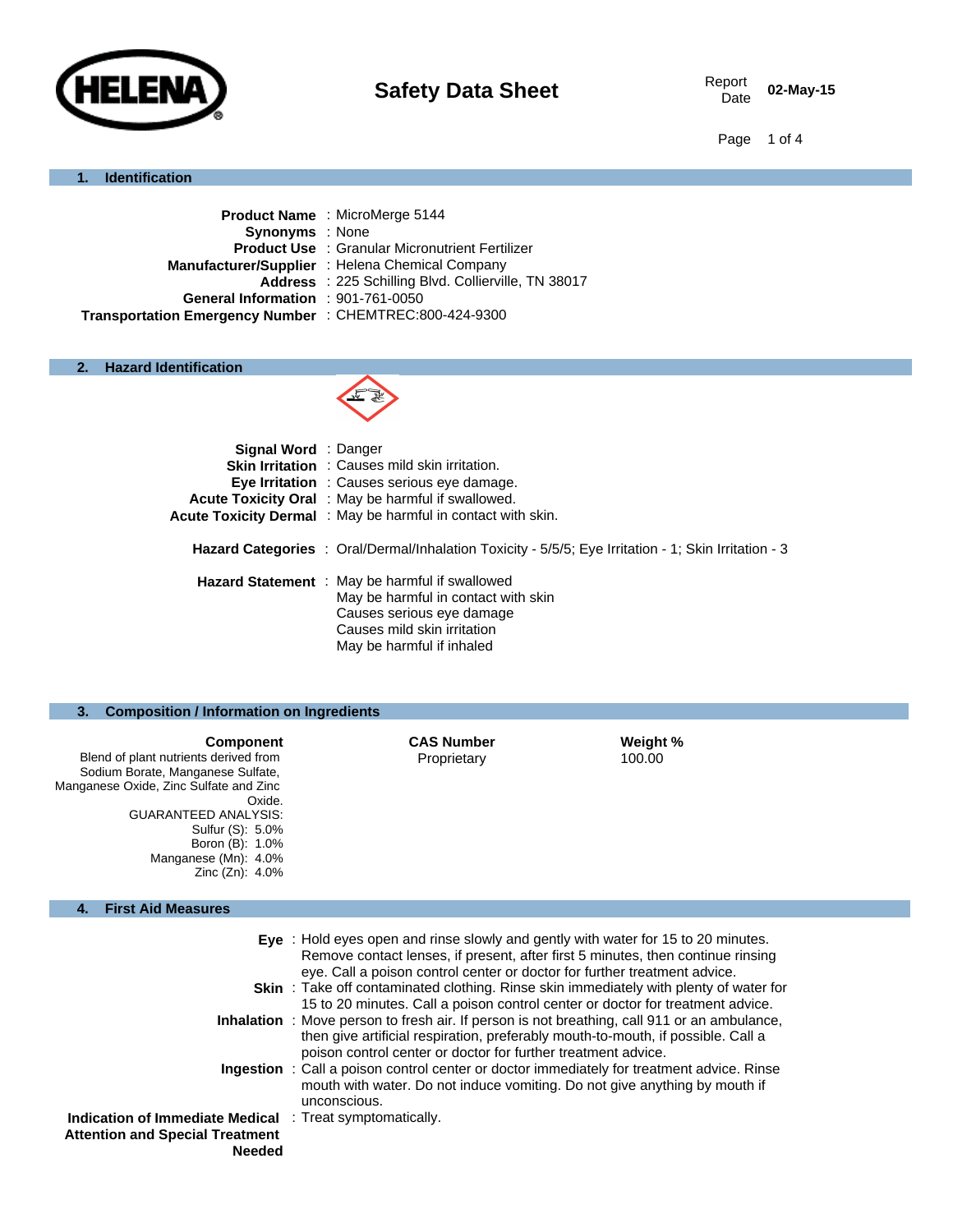

Page 2 of 4

### **5. Fire Fighting Measures**

| <b>Specific Hazards Arising from the : None currently known.</b>                                                          |  |
|---------------------------------------------------------------------------------------------------------------------------|--|
| <b>Chemical</b><br><b>Special Fire Fight Proc</b> : Wear self-contained breathing apparatus and full protective clothing. |  |

| <b>Accidental Release Measures</b><br>6. |                                                                                                                                                                                                                                  |
|------------------------------------------|----------------------------------------------------------------------------------------------------------------------------------------------------------------------------------------------------------------------------------|
| <b>Personal Precautions</b>              | : Keep unprotected and unnecessary personnel out of spill area.                                                                                                                                                                  |
|                                          | Protective Equipment : Splashproof goggles or face shield, chemical-resistant gloves, long-sleeved shirt<br>and long pants, and shoes plus socks. Use approved dust mask if needed.<br>Eyewash should be available in work area. |
| <b>Emergency Procedures</b>              | : Confine spilled material to prevent spreading.                                                                                                                                                                                 |
| <b>Methods and Materials for</b>         | : Sweep or vacuum up, then place recovered material in suitable containers for                                                                                                                                                   |
| <b>Containment and Cleanup</b>           | reuse, if uncontaminated. If contaminated, dispose of in accordance with<br>applicable regulations.                                                                                                                              |

| 7. Handling and Storage            |                                                                                                                                                                                                           |
|------------------------------------|-----------------------------------------------------------------------------------------------------------------------------------------------------------------------------------------------------------|
|                                    | <b>Precautions for Safe Handling</b> : Keep locked up and out of reach of children. Do not contaminate water, food or<br>feed by storage, handling or disposal. Keep container tightly closed. Do not     |
| <b>Conditions for Safe Storage</b> | allow water to be introduced into the contents of this container.<br>: Store in original container only. Do not store near heat or open flame. Do not<br>store with oxidizing agents or ammonium nitrate. |

## **8. Exposure Controls / Personal Protection**

|                                                                        | <b>TLV/PEL</b> : No information found for mixture.                                                                       |
|------------------------------------------------------------------------|--------------------------------------------------------------------------------------------------------------------------|
| Appropriate Engineering Controls: General or local exhaust sufficient. |                                                                                                                          |
|                                                                        | <b>Personal Protective Equipment</b> : Splashproof goggles or face shield, chemical-resistant gloves, long-sleeved shirt |
|                                                                        | and long pants, and shoes plus socks. Use approved dust mask if needed.                                                  |
|                                                                        | Eyewash should be available in work area.                                                                                |

### **9. Physical and Chemical Properties**

| Odor/Appearance : Granular material                            |                                                         |
|----------------------------------------------------------------|---------------------------------------------------------|
|                                                                | Flash Point, <sup>o</sup> F : Non-combustible           |
| Boiling Point, <sup>o</sup> F : Not applicable                 |                                                         |
| Melting Point(Freezing point), <sup>o</sup> C : Not applicable |                                                         |
| Vapor Pressure, mm Hg @ 20 °C : Not applicable                 |                                                         |
|                                                                | Vapor Density : Not applicable                          |
| <b>Solubility in Water : Soluble</b>                           |                                                         |
|                                                                | Molecular Formula : Not applicable, formulated mixture. |
| Density, g/mL @ 25 °C : Not determined                         |                                                         |
| <b>Evaporation Rate(Butyl Acetate = : Not applicable</b>       |                                                         |
| 1)                                                             |                                                         |
| <b>Octanol/Water Partition</b> : Not applicable                |                                                         |
| <b>Coefficient</b>                                             |                                                         |
|                                                                | pH : Not applicable                                     |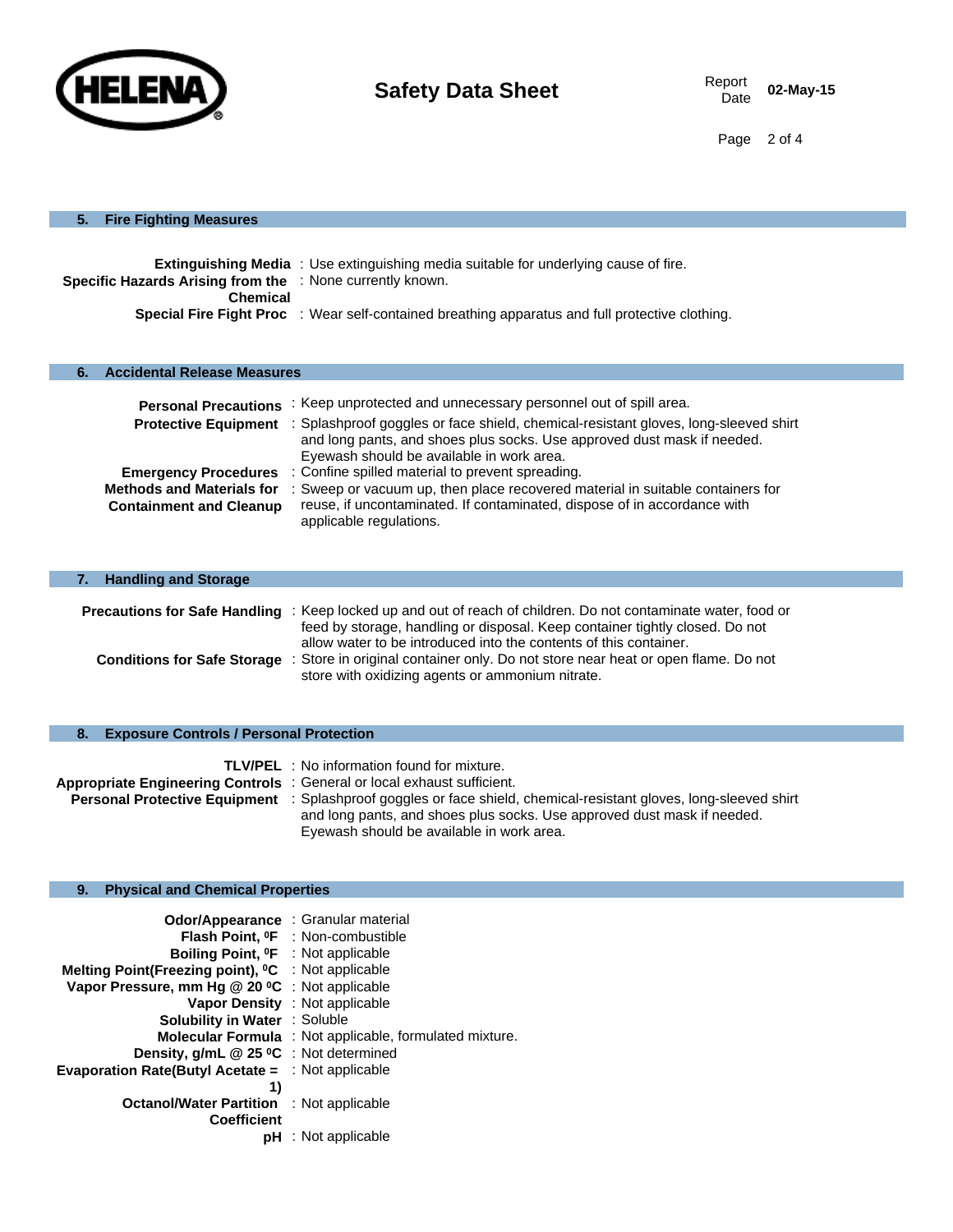

02-May-15

Page 3 of 4

| <b>Flammable Limits (approximate</b> : Not applicable |  |
|-------------------------------------------------------|--|
| volume % in air)                                      |  |
| <b>Auto-ignition Temperature</b> : Not applicable     |  |
| Decomposition temperature : No information found      |  |

### **10. Stability and Reactivity**

|                                                       | <b>Reactivity</b> : No information found                                |
|-------------------------------------------------------|-------------------------------------------------------------------------|
| <b>Chemical Stability : Stable</b>                    |                                                                         |
|                                                       | Hazardous Decomposition : Emits oxides of carbon under fire conditions. |
| <b>Products</b>                                       |                                                                         |
| <b>Hazardous Polymerization</b> : Will not occur      |                                                                         |
|                                                       | <b>Conditions to Avoid</b> : None currently known.                      |
| <b>Incompatible Materials</b> : None currently known. |                                                                         |

## **11. Toxicological Information**

|                                                  | Acute Toxicity (Oral LD50) : 2,150 mg/kg (zinc sulfate heptahydrate). May be harmful if swallowed. |
|--------------------------------------------------|----------------------------------------------------------------------------------------------------|
|                                                  | Acute Toxicity (Dermal LD50) : No data available. May be harmful in contact with skin.             |
|                                                  | Acute Toxicity Inhalation LC50 : No data available. May be harmful if inhaled.                     |
| <b>Likely Routes of Exposure</b> : Skin and eyes |                                                                                                    |
|                                                  | <b>Skin Irritation</b> : Causes mild skin irritation.                                              |
|                                                  | <b>Eve Irritation</b> : Causes serious eye damage.                                                 |
|                                                  | Skin Sensitization : Not listed as a skin sensitizer.                                              |
|                                                  | <b>Carcinogenic</b> : Not listed by IARC, NTP or OSHA.                                             |
|                                                  | <b>Chronic Effects</b> : None currently known.                                                     |
|                                                  | <b>Other Hazards</b> : None currently known.                                                       |

## **12. Ecological Information**

|                                                             | <b>Ecotoxicity</b> : No information found                                            |
|-------------------------------------------------------------|--------------------------------------------------------------------------------------|
| <b>Persistence and Degradability</b> : No information found |                                                                                      |
| <b>Bioaccumulative Potential</b> : No information found     |                                                                                      |
|                                                             | <b>Mobility in Soil</b> : No information found                                       |
|                                                             | <b>Other Adverse Effects</b> : Marine pollutant under international classifications. |

| 13. Disposal Considerations  |                                                                                                                                          |
|------------------------------|------------------------------------------------------------------------------------------------------------------------------------------|
| <b>Waste Disposal Method</b> | : This material must be disposed of according to Federal, State or Local<br>procedures under the Resource Conservation and Recovery Act. |

### **14. Transport Information**

|                                        | <b>UN Proper Shipping Name: Not regulated by DOT, IATA or IMDG.</b>                                       |
|----------------------------------------|-----------------------------------------------------------------------------------------------------------|
| Transport Hazard Class: None           |                                                                                                           |
| <b>UN Identification Number</b> : None |                                                                                                           |
| <b>Packaging Group</b> : None          |                                                                                                           |
|                                        | <b>Environmental Hazards</b> : Marine Pollutant under international shipping regulations. Ship as UN3077, |
|                                        | Environmentally Hazardous Substance, Solid, n.o.s., (Zinc Sulfate)                                        |
|                                        | Heptahydrate), 9, PG III, Marine Pollutant                                                                |